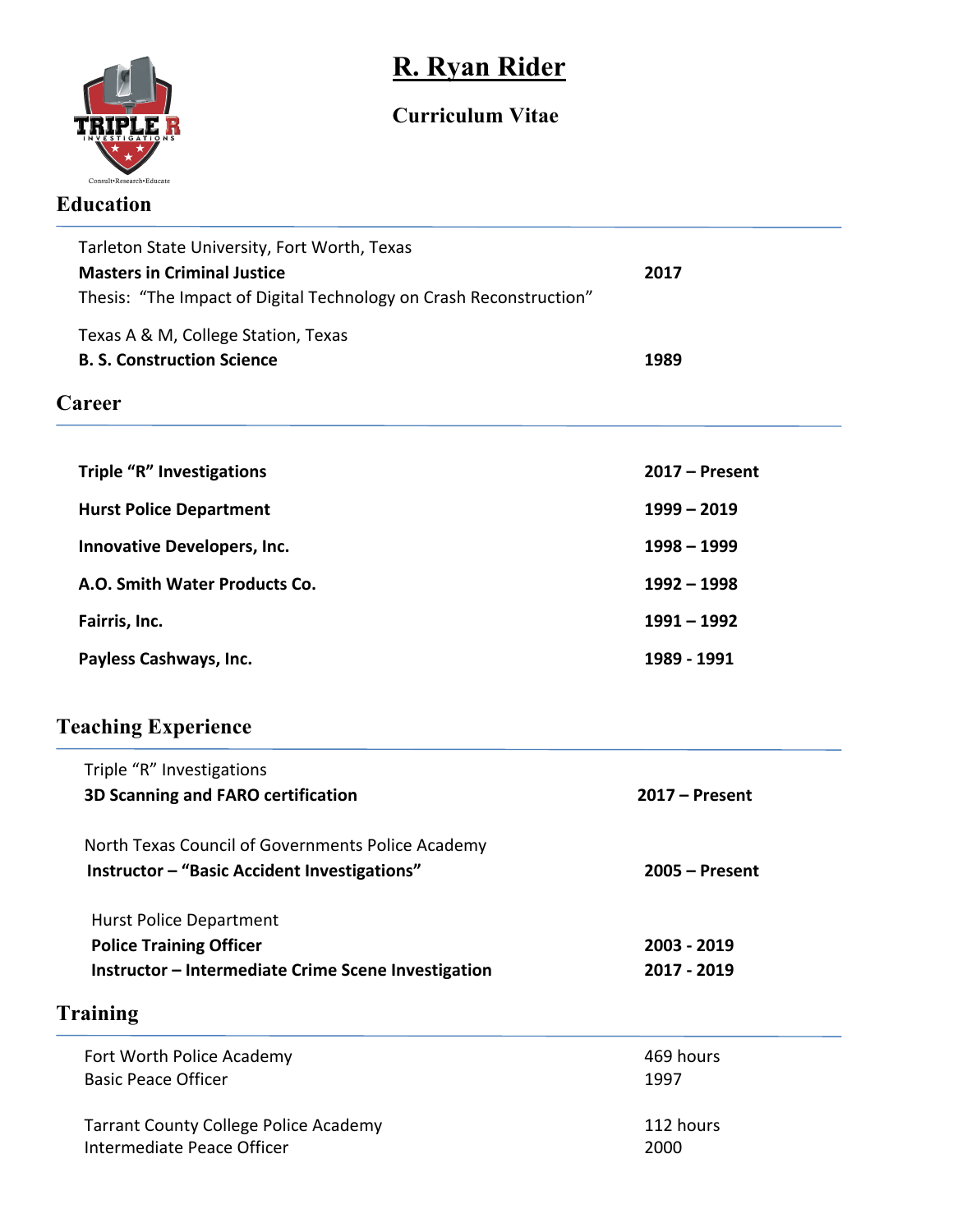| <b>Hurst Police Department</b>                                   | 40 hours |
|------------------------------------------------------------------|----------|
| Intermediate Accident Investigation                              | 2001     |
| <b>Tarrant County College Police Academy</b>                     | 80 hours |
| <b>Advanced Accident Investigation</b>                           | 2001     |
| <b>Hurst Police Department</b>                                   | 80 hours |
| <b>Accident Reconstruction</b>                                   | 2002     |
| <b>NCTCOG Regional Police Academy</b>                            | 40 hours |
| <b>Field Training Officer</b>                                    | 2003     |
| <b>Tarrant County College Police Academy</b>                     | 40 hours |
| <b>Forensic Mapping</b>                                          | 2003     |
| Vericom Computers, Inc.                                          | 13 hours |
| Operator                                                         | 2003     |
| <b>Tarrant County College Police Academy</b>                     | 24 hours |
| National Academy of Police Driving (Tactical Police Driving)     | 2003     |
| <b>Tarrant County College Police Academy</b>                     | 40 hours |
| <b>Basic Police Instructor (TCLEOSE)</b>                         | 2004     |
| <b>Instructor Proficiency</b>                                    | 2004     |
| <b>Tarrant County College Police Academy</b>                     | 7 hours  |
| Investigation of Intoxication Manslaughter (TDAA)                | 2004     |
| Texas A&M Engineering Extension Service                          | 40 hours |
| Vehicle Damage & Energy Relationship in Collision Reconstruction | 2005     |
| <b>Tarrant County College Police Academy</b>                     | 40 hours |
| <b>Commercial Vehicle Accident Reconstruction</b>                | 2006     |
| <b>Arlington Police Department</b>                               | 24 hours |
| Crime Prevention Though Environmental Design                     | 2008     |
| <b>Hurst Police Department</b>                                   | 32 hours |
| <b>Police Training Officer</b>                                   | 2008     |
| <b>Crash Dynamics</b>                                            | 40 hours |
| Motorcycle Collision Investigation                               | 2010     |
| <b>Crash Dynamics</b>                                            | 40 hours |
| Bicycle/Pedestrian Collision Investigation                       | 2010     |
| <b>NCTCOG Regional Academy</b>                                   | 40 hours |
| <b>New Supervisor Course</b>                                     | 2011     |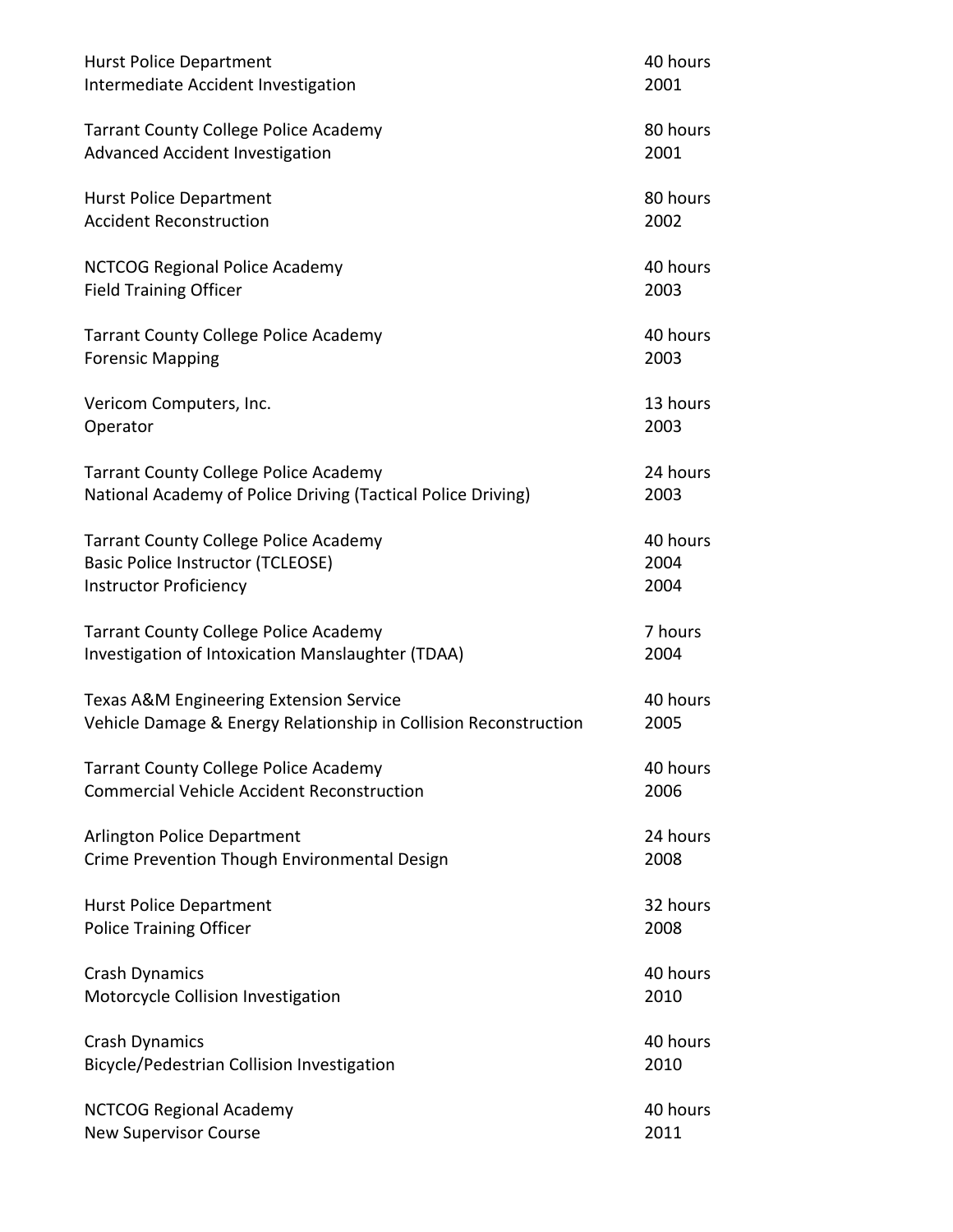| <b>Crash Dynamics</b>                                           | 40 hours |
|-----------------------------------------------------------------|----------|
| <b>Reconstruction Update</b>                                    | 2011     |
| <b>Crash Dynamics</b>                                           | 40 hours |
| <b>Complex Collision Reconstruction</b>                         | 2011     |
| <b>NCTCOG Regional Academy</b>                                  | 16 hours |
| iWitness and Crash Zone Software                                | 2012     |
| <b>Hurst Police Department</b>                                  | 40 hours |
| <b>Mental Health Peace Officer</b>                              | 2013     |
| <b>Tarleton State University</b>                                | 16 hours |
| <b>Crime Scene Assessment</b>                                   | 2016     |
| John E. Reid and Associates                                     | 18 hours |
| The Reid Technique of Interviewing and Interrogation            | 2016     |
| John E. Reid and Associates                                     | 6 hours  |
| Advanced Course on The Reid Technique                           | 2016     |
| <b>Texas Forensic Associates</b>                                | 16 hours |
| Death Scene Investigations                                      | 2017     |
| <b>FARO Scenes</b>                                              | 24 hours |
| Laser scanner and Scene software                                | 2017     |
| John Daily (Sponsored by TAARS)                                 | 24 hours |
| <b>CRUSH</b>                                                    | 2017     |
| <b>Collision Safety Institute</b>                               | 16 hours |
| Crash Data Retrieval Specialist                                 | 2018     |
| Institute for Law Enforcement Administration                    | 160      |
| School of Police Supervision                                    | 2018     |
| North Central Texas Council of Governments                      | 14       |
| Traffic Management: First Responder/Manager's Course            | 2018     |
| <b>FARO Technologies</b>                                        | 40 hours |
| Train the Trainer Focus and Scenes                              | 2018     |
| International Association of Forensic Science Metrology         | 24 hours |
| Laser Scanner Operator Certificate                              | 2018     |
| <b>Texas Department of Transportation</b>                       | 12 hours |
| Train-the-Trainer Course (National Traffic Incident Management) | 2020     |